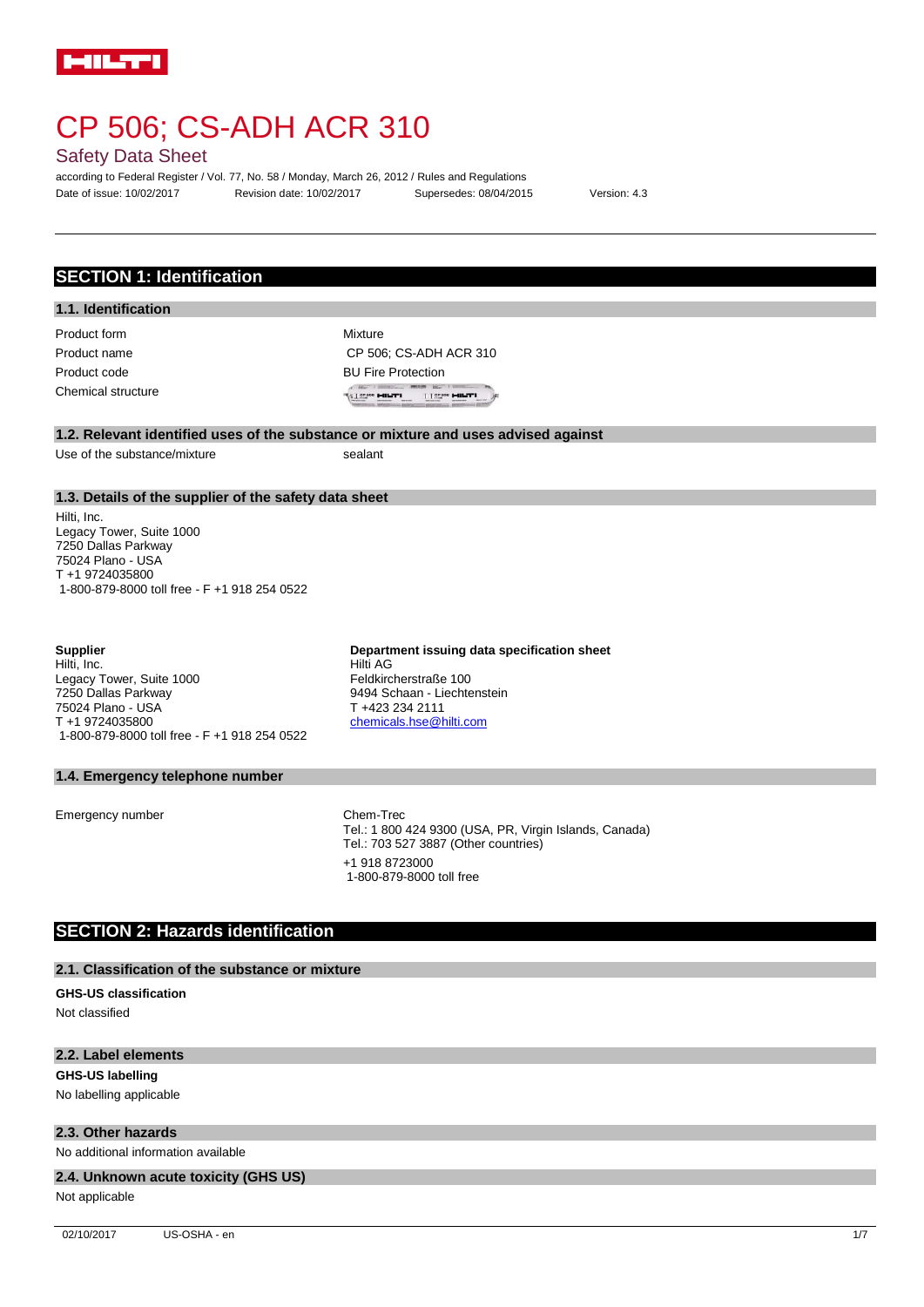

Safety Data Sheet

according to Federal Register / Vol. 77, No. 58 / Monday, March 26, 2012 / Rules and Regulations

# **SECTION 3: Composition/information on ingredients**

**3.1. Substance**

Not applicable

**3.2. Mixture**

Full text of H-statements: see section 16

## **SECTION 4: First aid measures**

| 4.1. Description of first aid measures |                                                                                                                                                                                   |
|----------------------------------------|-----------------------------------------------------------------------------------------------------------------------------------------------------------------------------------|
| First-aid measures after inhalation    | Get medical advice/attention if you feel unwell.                                                                                                                                  |
| First-aid measures after skin contact  | Wash skin with plenty of water. If skin irritation occurs: Get medical advice/attention.                                                                                          |
| First-aid measures after eye contact   | Rinse cautiously with water for several minutes. Remove contact lenses, if present and easy to<br>do. Continue rinsing. If eye irritation persists: Get medical advice/attention. |
| First-aid measures after ingestion     | Get medical advice/attention if you feel unwell.                                                                                                                                  |

## **4.2. Most important symptoms and effects (acute and delayed)**

No additional information available

**4.3. Immediate medical attention and special treatment, if necessary**

| <b>SECTION 5: Firefighting measures</b>                                   |                                                                                      |
|---------------------------------------------------------------------------|--------------------------------------------------------------------------------------|
| 5.1. Extinguishing media                                                  |                                                                                      |
| Suitable extinguishing media                                              | Water spray. Dry powder. Foam. Carbon dioxide.                                       |
| 5.2. Special hazards arising from the substance or mixture                |                                                                                      |
| Reactivity                                                                | The product is non-reactive under normal conditions of use, storage and transport.   |
| 5.3. Advice for firefighters                                              |                                                                                      |
| Protection during firefighting                                            | Self-contained breathing apparatus. Complete protective clothing.                    |
|                                                                           |                                                                                      |
| <b>SECTION 6: Accidental release measures</b>                             |                                                                                      |
| 6.1. Personal precautions, protective equipment and emergency procedures  |                                                                                      |
| 6.1.1. For non-emergency personnel<br>No additional information available |                                                                                      |
| 6.1.2. For emergency responders                                           |                                                                                      |
| Protective equipment                                                      | For further information refer to section 8: "Exposure controls/personal protection". |
| 6.2. Environmental precautions                                            |                                                                                      |
| No additional information available                                       |                                                                                      |
| 6.3. Methods and material for containment and cleaning up                 |                                                                                      |
| Methods for cleaning up                                                   | Mechanically recover the product.                                                    |
| 6.4. Reference to other sections                                          |                                                                                      |
| For further information refer to section 13.                              |                                                                                      |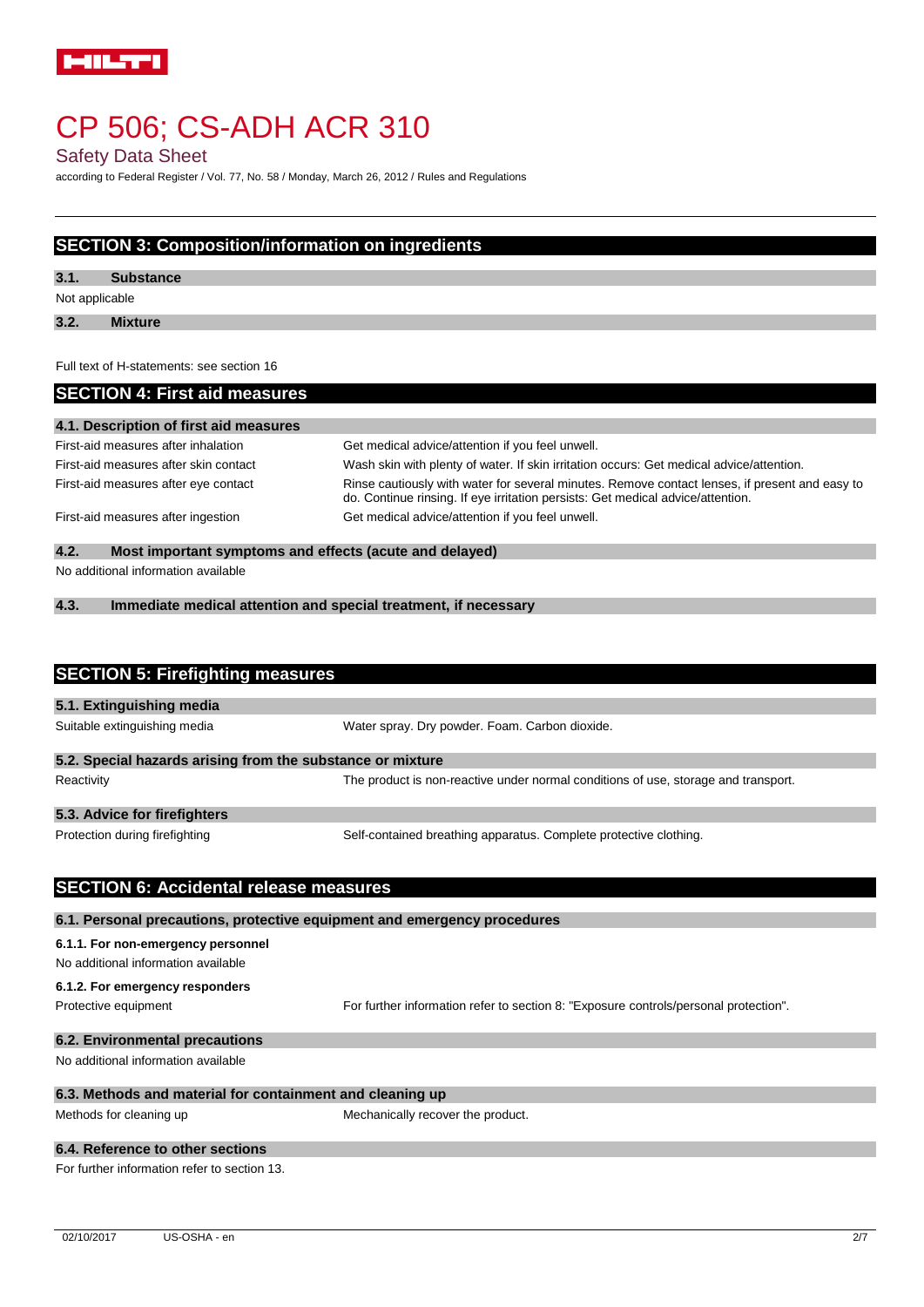

Safety Data Sheet

according to Federal Register / Vol. 77, No. 58 / Monday, March 26, 2012 / Rules and Regulations

| <b>SECTION 7: Handling and storage</b>                            |                                                                                                                                               |
|-------------------------------------------------------------------|-----------------------------------------------------------------------------------------------------------------------------------------------|
| 7.1. Precautions for safe handling                                |                                                                                                                                               |
| Precautions for safe handling                                     | Wear personal protective equipment.                                                                                                           |
| Hygiene measures                                                  | Wash contaminated clothing before reuse. Do not eat, drink or smoke when using this product.<br>Always wash hands after handling the product. |
| 7.2. Conditions for safe storage, including any incompatibilities |                                                                                                                                               |
| Storage conditions                                                | Keep cool. Store in a dry place.                                                                                                              |
| Storage temperature                                               | 41 - 77 °F                                                                                                                                    |

# **SECTION 8: Exposure controls/personal protection**

## **8.1. Control parameters**

No additional information available

## **8.2. Exposure controls**

Personal protective equipment Protective clothing. Safety glasses. Gloves.



Skin and body protection Wear suitable protective clothing.

## **SECTION 9: Physical and chemical properties**

## **9.1. Information on basic physical and chemical properties**

| Physical state                             | Liquid                                                                                                                                                                                                                 |
|--------------------------------------------|------------------------------------------------------------------------------------------------------------------------------------------------------------------------------------------------------------------------|
| Appearance                                 | Pasty.                                                                                                                                                                                                                 |
| Colour                                     | Mixture contains one or more component(s) which have the following colour(s):<br>White Colourless to light yellow Colourless                                                                                           |
| Odour                                      | There may be no odour warning properties, odour is subjective and inadequate to warn of<br>overexposure.<br>Mixture contains one or more component(s) which have the following odour(s):<br>Odourless Almost odourless |
| Odour threshold                            | Not determined                                                                                                                                                                                                         |
| рH                                         | Not determined                                                                                                                                                                                                         |
| Melting point                              | Not applicable                                                                                                                                                                                                         |
| Freezing point                             | No data available                                                                                                                                                                                                      |
| Boiling point                              | >100 °C                                                                                                                                                                                                                |
| Flash point                                | >100 °C                                                                                                                                                                                                                |
| Relative evaporation rate (butylacetate=1) | No data available                                                                                                                                                                                                      |
| Flammability (solid, gas)                  | No data available                                                                                                                                                                                                      |
| <b>Explosive limits</b>                    | No data available                                                                                                                                                                                                      |
| Explosive properties                       | No data available                                                                                                                                                                                                      |
| Oxidising properties                       | No data available                                                                                                                                                                                                      |
| Vapour pressure                            | 23 <sub>hPa</sub>                                                                                                                                                                                                      |
| Relative density                           | No data available                                                                                                                                                                                                      |
| Relative vapour density at 20 °C           | No data available                                                                                                                                                                                                      |
| Density                                    | $1.5 - 1.6$ g/cm <sup>3</sup>                                                                                                                                                                                          |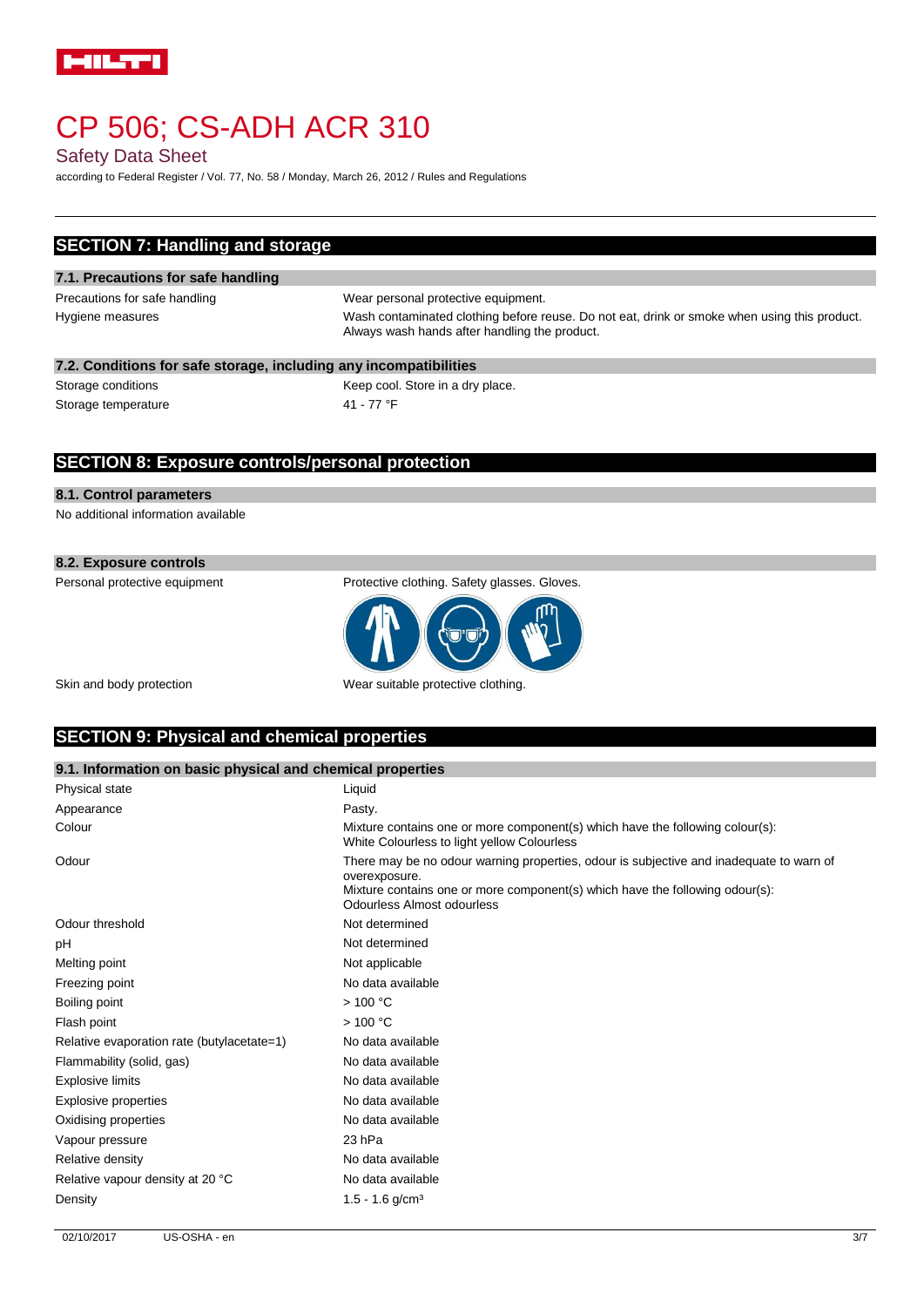

## Safety Data Sheet

according to Federal Register / Vol. 77, No. 58 / Monday, March 26, 2012 / Rules and Regulations

| Molecular mass            | Not determined    |
|---------------------------|-------------------|
| Solubility                | No data available |
| Log Pow                   | No data available |
| Auto-ignition temperature | No data available |
| Decomposition temperature | No data available |
| Viscosity                 | No data available |
| Viscosity, kinematic      | No data available |
| Viscosity, dynamic        | No data available |

### **9.2. Other information**

No additional information available

## **SECTION 10: Stability and reactivity**

### **10.1. Reactivity**

The product is non-reactive under normal conditions of use, storage and transport.

## **10.2. Chemical stability**

Stable under normal conditions.

## **10.3. Possibility of hazardous reactions**

No dangerous reactions known under normal conditions of use.

#### **10.4. Conditions to avoid**

None under recommended storage and handling conditions (see section 7).

#### **10.5. Incompatible materials**

No additional information available

#### **10.6. Hazardous decomposition products**

Under normal conditions of storage and use, hazardous decomposition products should not be produced.

# **SECTION 11: Toxicological information**

## **11.1. Information on toxicological effects**

| Not classified     |
|--------------------|
| Not classified     |
| pH: Not determined |
| Not classified     |
| pH: Not determined |
| Not classified     |
| Not classified     |
| Not classified     |
| Not classified     |
| Not classified     |
| Not classified     |
| Not classified     |
|                    |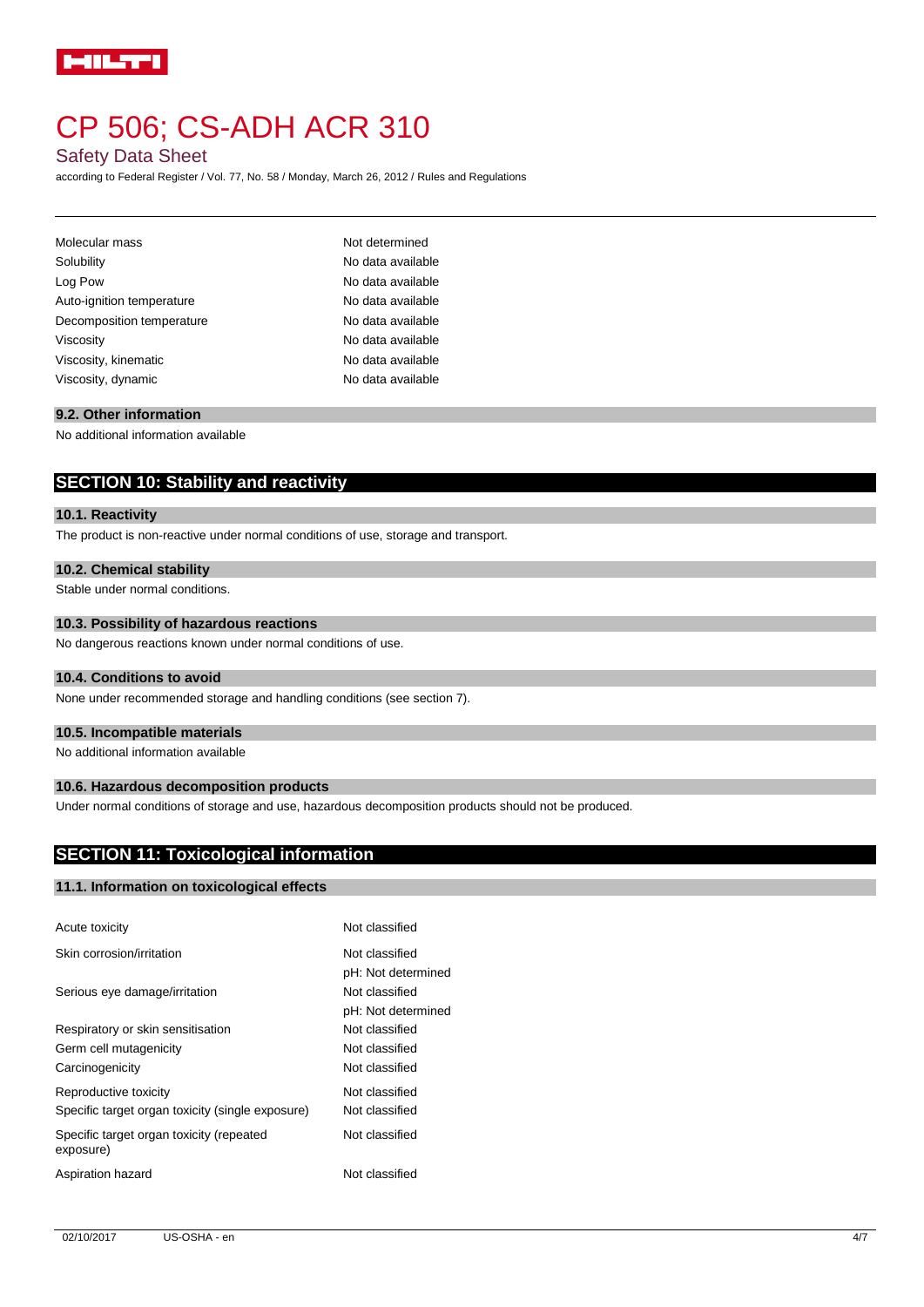

Safety Data Sheet

according to Federal Register / Vol. 77, No. 58 / Monday, March 26, 2012 / Rules and Regulations

| <b>SECTION 12: Ecological information</b> |                                                                                                                          |  |
|-------------------------------------------|--------------------------------------------------------------------------------------------------------------------------|--|
| 12.1. Toxicity                            |                                                                                                                          |  |
| Ecology - general                         | The product is not considered harmful to aquatic organisms nor to cause long-term adverse<br>effects in the environment. |  |
| 12.2. Persistence and degradability       |                                                                                                                          |  |
| No additional information available       |                                                                                                                          |  |
| 12.3. Bioaccumulative potential           |                                                                                                                          |  |
| No additional information available       |                                                                                                                          |  |
| 12.4. Mobility in soil                    |                                                                                                                          |  |
| No additional information available       |                                                                                                                          |  |
| 12.5. Other adverse effects               |                                                                                                                          |  |
| Effect on the global warming              | No known effects from this product.                                                                                      |  |
|                                           |                                                                                                                          |  |
|                                           |                                                                                                                          |  |

| <b>SECTION 13: Disposal considerations</b> |  |
|--------------------------------------------|--|
|                                            |  |
| 13.1. Waste treatment methods              |  |

Waste treatment methods **Dispose of contents/container in accordance with licensed collector's sorting instructions.** Product/Packaging disposal recommendations Dispose in a safe manner in accordance with local/national regulations.

# **SECTION 14: Transport information**

In accordance with ADR / RID / IMDG / IATA / ADN

| <b>ADR</b>                             | <b>IMDG</b>                     | <b>IATA</b>                     | <b>RID</b>                      |
|----------------------------------------|---------------------------------|---------------------------------|---------------------------------|
| 14.1. UN number                        |                                 |                                 |                                 |
| Not regulated for transport            |                                 |                                 |                                 |
| 14.2. UN proper shipping name          |                                 |                                 |                                 |
| Not applicable                         | Not applicable                  | Not applicable                  | Not applicable                  |
| 14.3. Transport hazard class(es)       |                                 |                                 |                                 |
| Not applicable                         | Not applicable                  | Not applicable                  | Not applicable                  |
| Not applicable                         | Not applicable                  | Not applicable                  | Not applicable                  |
| 14.4. Packing group                    |                                 |                                 |                                 |
| Not applicable                         | Not applicable                  | Not applicable                  | Not applicable                  |
|                                        |                                 |                                 |                                 |
| 14.5. Environmental hazards            |                                 |                                 |                                 |
| Dangerous for the environment :        | Dangerous for the environment : | Dangerous for the environment : | Dangerous for the environment : |
| No                                     | No.<br>Marine pollutant: No     | No                              | No                              |
| No supplementary information available |                                 |                                 |                                 |

## **14.6. Special precautions for user**

**- Overland transport**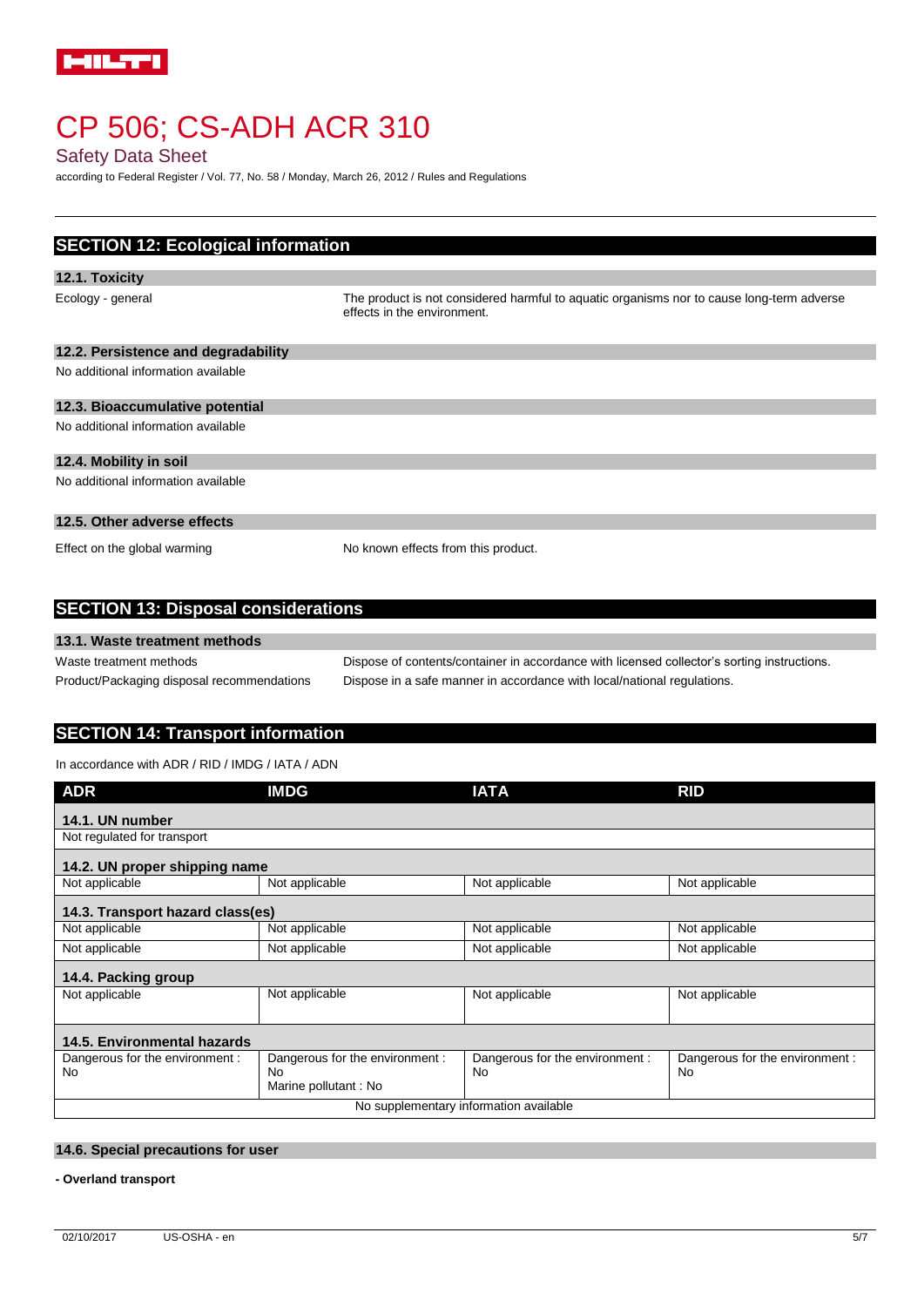

Safety Data Sheet

according to Federal Register / Vol. 77, No. 58 / Monday, March 26, 2012 / Rules and Regulations

**- Transport by sea**

No data available

**- Air transport** No data available

**- Rail transport**

Carriage prohibited (RID) No

## **14.7. Transport in bulk according to Annex II of MARPOL 73/78 and the IBC Code**

# **SECTION 15: Regulatory information**

#### **15.1. US Federal regulations**

All components of this product are listed, or excluded from listing, on the United States Environmental Protection Agency Toxic Substances Control Act (TSCA) inventory

### **15.2. International regulations**

**CANADA**

**CP 506; CS-ADH ACR 310**

WHMIS Classification **VELA SET ALL CONTROLLED VELA SET A** Uncontrolled product according to WHMIS classification criteria

#### **EU-Regulations**

No additional information available

#### **Classification according to Regulation (EC) No. 1272/2008 [CLP]** Not classified

#### **National regulations**

No additional information available

## **15.3. US State regulations**

California Proposition 65 - This product does not contain any substances known to the state of California to cause cancer, developmental and/or reproductive harm

| <b>SECTION 16: Other information</b> |                                                                                                                                                                |  |
|--------------------------------------|----------------------------------------------------------------------------------------------------------------------------------------------------------------|--|
| Revision date                        | 10/02/2017                                                                                                                                                     |  |
| NFPA health hazard                   | 0 - Materials that, under emergency conditions, would offer<br>no hazard beyond that of ordinary combustible materials.                                        |  |
| NFPA fire hazard                     | 0<br>0 - Materials that will not burn under typical dire conditions,<br>including intrinsically noncombustible materials such as<br>concrete, stone, and sand. |  |
| NFPA reactivity                      | 0 - Material that in themselves are normally stable, even<br>under fire conditions.                                                                            |  |